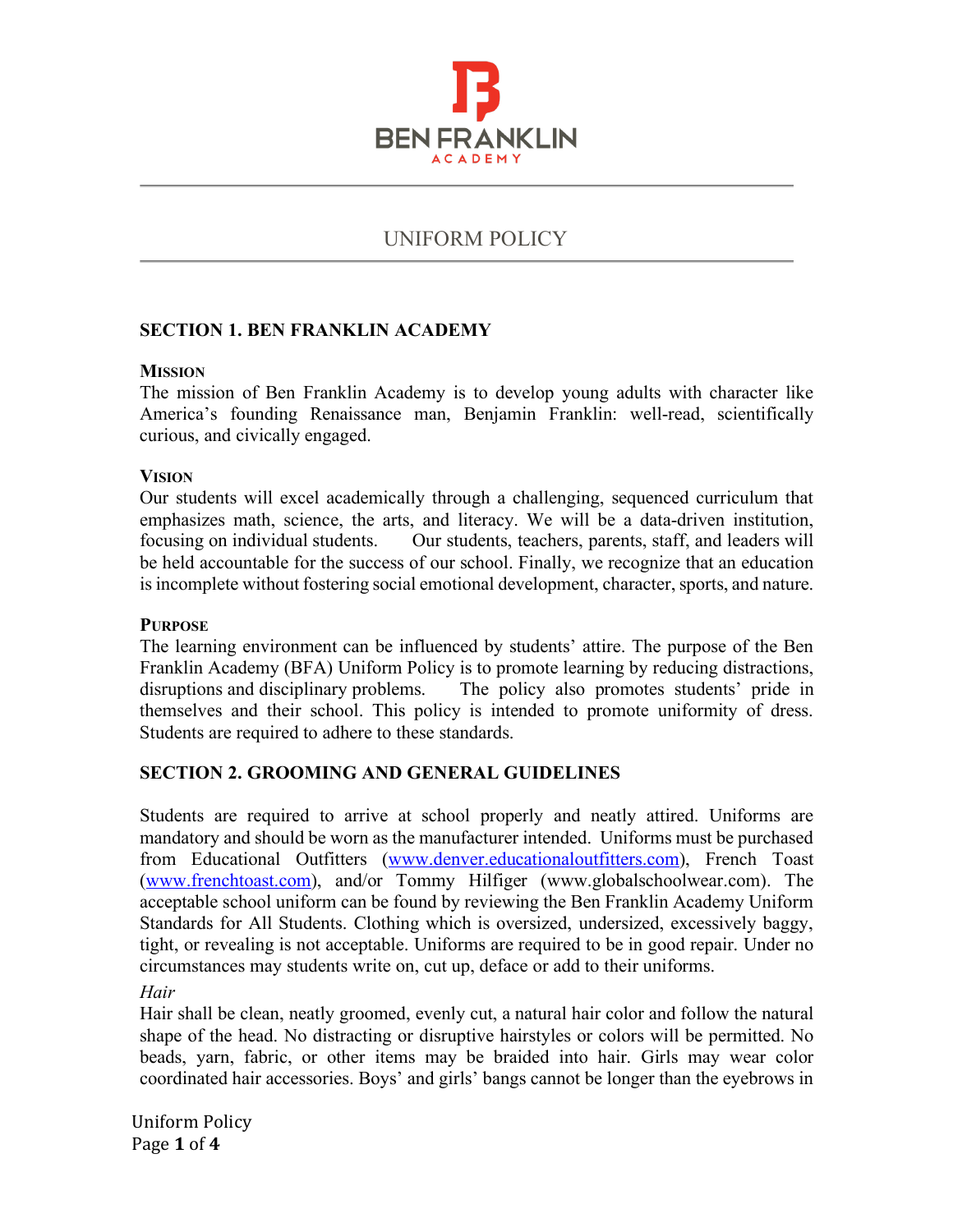# **BEN FRANKLIN ACADEM**

front. Boys' hair shall not extend below the top of the shirt collar in back or below the bottom the earlobes on the sides, and shall not be worn in a ponytail, Mohawk, or spiked. Sideburns shall not extend below the bottom of the earlobe. Beards or mustaches shall not be worn.

Exceptions will be handled on a case-by-case basis.

## *Hats*

At no time will hats, caps, bandanas, or visors be permitted for either boys or girls, inside of the building.

#### *Jewelry*

Jewelry and accessories are acceptable as long as they are conservative and in keeping with the type and color of the uniform. Girls may wear one  $(1)$  post or small  $(1/2)$  hoop per ear, without dangles or charms. Girls or boys may wear one (1) each of the following items: simple necklace (not large or bulky), bracelet, ring, or watch.

Boys shall not wear earrings.

#### *Makeup*

For sixth graders and beyond, girls ONLY may wear lightly applied mascara (brown or black), blush (pale neutral or pale pink), and lip gloss (clear or pale pink).

Boys shall not wear makeup.

#### *Body Art*

At no time shall tattoos of any kind be allowed on the face, hands, arms, legs, or any other exposed skin. Exposed body parts shall not be pierced, except as allowed for girls' earrings (see Jewelry above).

#### *Pants*

Pants must fit properly and shall not ride lower than the natural waist, fit neither too loose nor too tight, not visibly flared, must be no longer than the sole of the shoe, and no shorter than 2" above the ankle bone. Leggings worn as pants are not acceptable.

#### *Shirts*

Collared shirts shall always be worn, even when sweatshirts, sweaters, and jumpers are also worn. Undershirts must be tucked in and not visible at any time.

#### *Shoes*

Shoes must be closed-toe with closed heel. Students may not wear flip-flops, wheelies, cleats, light-up shoes, or shoes with a heel higher than one inch. Matching, single-color laces must be tied in a traditional manner. Multicolored laces are not allowed. Shoes must meet the uniform standard on all school days. Please refer to the uniform table for additional guidelines. If administration determines a shoe to be a distraction, the student and parent will be informed and that shoe will not be permitted at school.

#### *Socks*

Socks must be white, navy, red, tan, or black and match each other. Socks must be worn as intended. Logos or a single-color stripe in white, red, navy, tan, or black are permissible.

Uniform Policy Page **2** of **4**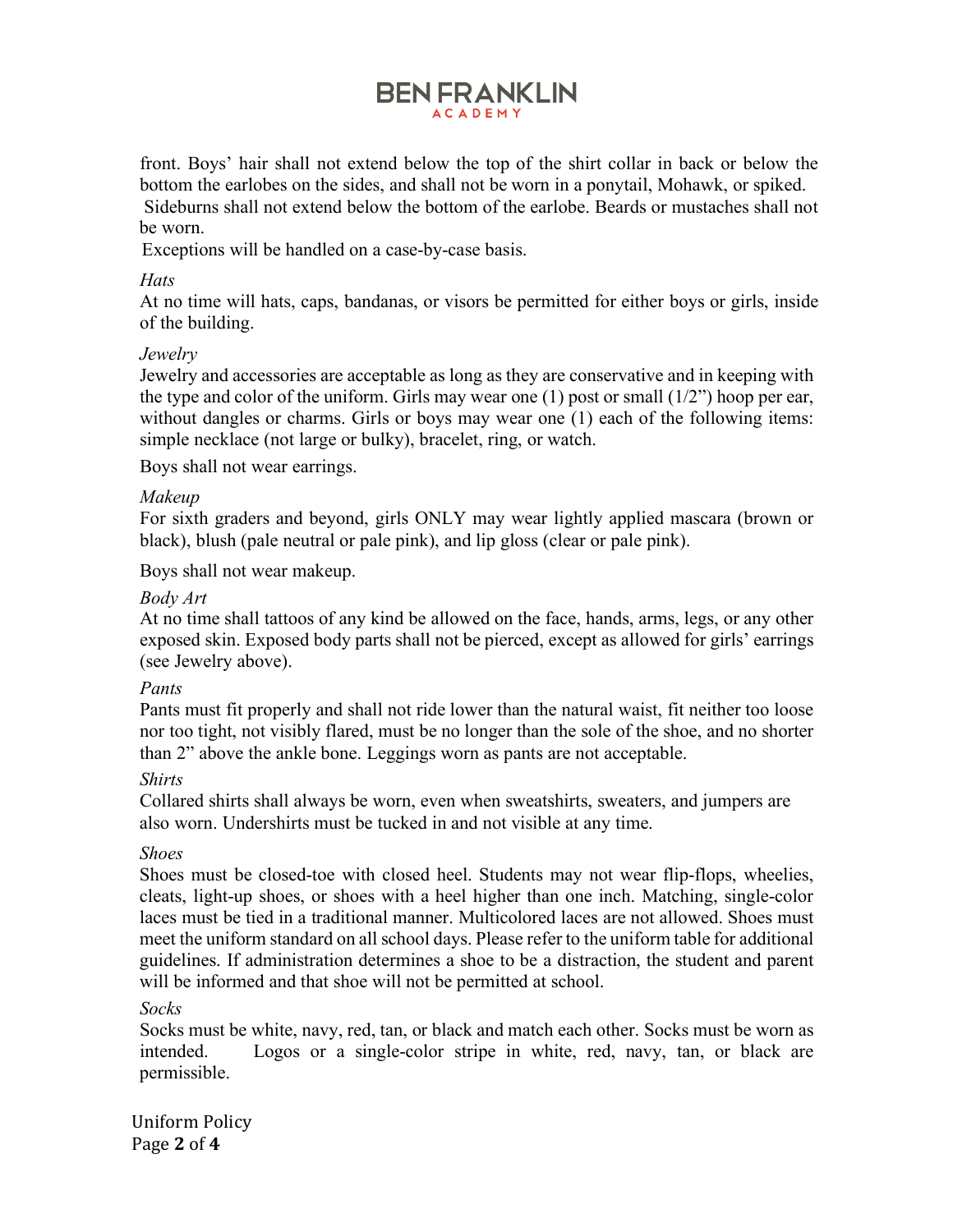# **BEN FRANKLIN ACADEM**

#### *Outerwear (Boys and Girls)*

Snow boots may be worn to school or during recess in inclement weather. Please refer to the Uniform Table for specifics on footwear. All sweaters and sweatshirts must display the BFA logo while worn in the building and on field trips. These can be purchased through Educational Outfitters, French Toast, Tommy Hilfiger, and the BFA PTO.

#### **SECTION 3. EXCEPTIONS**

Organizational Uniforms such as Boy Scouts and Girls Scout Uniforms may be worn in place of, or in addition to, the BFA Uniform on spirit days. If the Organizational Uniform does not include all clothing elements (i.e., no specified pant/skirt), the applicable BFA component should be worn with the Organizational Uniform components.

The principal and/or coach may allow different items to be worn for competitions or other social events. Under the direction of the principal, students may be allowed to wear "professional attire" to events such as Destination Imagination, Regional Science Fairs, etc. "Professional attire" for boys constitutes dress slacks, conservative button-up dress shirt, belt, dress shoes with an optional tie and optional suit jacket. For girls, it constitutes dress slacks or skirt, blouse with sleeves, one piece dress with sleeves, and dress shoes. Optional dress jacket, sweater and hose can also be worn. There is an emphasis on being modest, conservative and appropriate at such events to represent the school in a positive light. As such, skirts and dresses must not: be shorter than mid-thigh, be excessively tight or loose, bare midriff, or have inappropriate designs or logos.

Students who are BFA athletic team members or on other BFA-sponsored teams/clubs or participating in electives with approved "uniforms" may be allowed to wear "professional attire", or their athletic, team, club or elective uniform on designated days during school hours under the direction of the coach and principal. This exception will be on a "teamwide" basis so as to promote uniformity. BFA-sponsored team/club/elective uniforms, unless they are navy or red and specifically approved by the principal as otherwise, are not approved daily uniform attire.

Temporary exceptions to the clothing requirements of this policy also may be granted by the Principal for hardship, as an individual reward, based on family circumstance (i.e. funeral), for medical or religious reasons, or as part of the Dress of Choice day. Exceptions to the clothing requirements of this policy shall not include exceptions to the student grooming standards set forth herein, unless expressly authorized by the Principal. Upon request, reasonable accommodations in the Uniform Policy shall be made by the Principal for students with disabilities or religious convictions which conflict with the code.

#### **SECTION 4. DRESS OF CHOICE (DOC)**

Dress of Choice Days shall be scheduled periodically as a reward for those students who have not received two (2) Uniform Policy Violations between the previous DOC day and the upcoming DOC day . Clothes worn by all students during the DOC days shall be modest, in good condition, and neat in appearance. Students are not allowed to wear pajama items or clothing that contains wording or images that could be interpreted as racial, vulgar,

Uniform Policy Page **3** of **4**